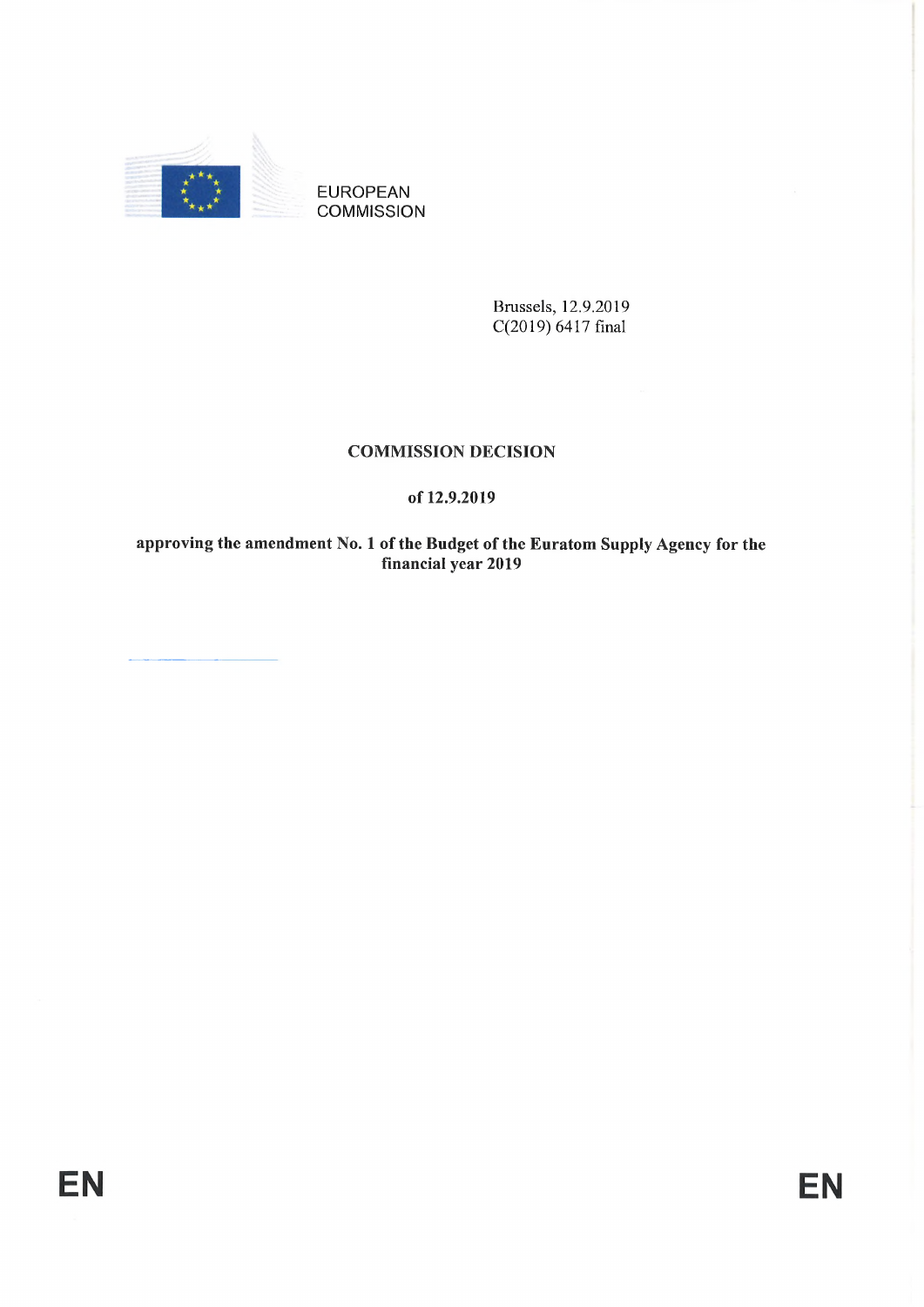## **COMMISSION DECISION**

### **of 12.9.2019**

## **approving the amendment No. <sup>1</sup> of the Budget ofthe Euratom Supply Agency for the financial year 2019**

#### THE EUROPEAN COMMISSION,

Having regard to the Treaty establishing the European Atomic Energy Community and in particular Article 54 therof,

Having regard to the Statutes of the Euratom Supply Agency<sup>1</sup>, and in particular Article 7 thereof,

Having regard to the opinion of the Advisory Committee of the Agency, delivered on 21 March 2019,

Having regard to the Regulation (EU, Euratom) 2018/1046 on the financial rules applicable to the general budget of the European Union, amending Regulations (EU) No  $1296/2013$ , (EU) No 1301/2013, (EU) No 1303/2013, (EU) No 1304/2013, (EU) No 1309/2013, (EU) No 1316/2013, (EU) No 223/2014, (EU) No 283/2014, and in particular Article 68 thereof,

Having regard to the Commission Decision No C(2018)8293 of 11 December 2018,

Whereas:

- (1) The Council of the European Union has decided<sup>2</sup> not to introduce the charge on transactions provided for in Article 54 of the Treaty establishing the European Atomic Energy Community and in the Statutes of the Euratom Supply Agency.
- (2) The Agency's own revenue (interest on its capital investments) is low (estimated at less than EUR 300 per year) and is not sufficient to cover its operating expenses.
- (3) The Agency therefore requires a contribution from the Commission to cover its expenses that are not covered directly by the Commission budget.
- (4) The Agency handles information, under Chapters 6 and <sup>8</sup> of the Euratom Treaty, stemmming from commercial contracts between private companies from the nuclear industry, which are subject to the Agency's signature for the purposes of their conclusion and then stored in the Agency's IT systems.
- (5) In order to ensure continuity and improvement of the IT tools underpinning the Agency's core mission regarding security of supply and monitoring of the nuclear energy market, the Agency needs to replace its current IT applications, which are becoming obsolete,

 $\mathbf{1}$ Council Decision of 12 February 2008 establishing Statutes for the Euratom Supply Agency (2001/114/EC, Euratom), OJ L 41, 15.2.2008.

 $\overline{c}$ At the 23rd meeting of the Council of the European Atomic Energy Community held in Brussels on <sup>1</sup> and 2 February 1960.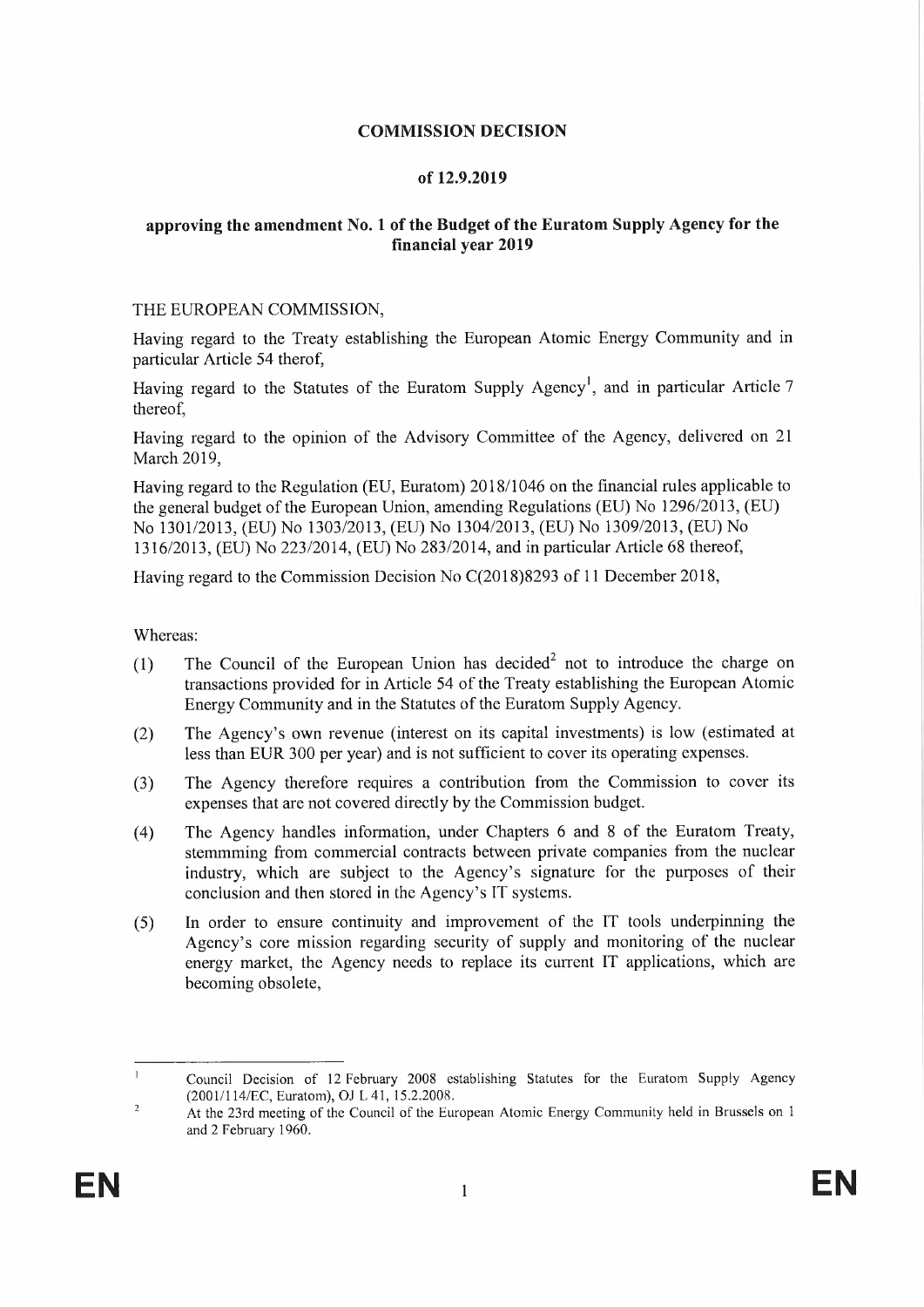- (6) The Agency has launched an official procedure with Commission services in order to redesign and rebuild its current IT system 'Pluto' while revisiting its business processes.
- (7) The Directorate-General for Energy has approved the financing of the new IT project under the budget heading 32 02 02 for the amount of EUR 100 000 (Vigie fiche: 2019-470).
- (8) The Agency's budget, amounting to EUR 123 000, as approved by Commission Decision C(2018) 8293, has to be amended.
- (10) In accordance with Article 7(9) of the Agency's Statutes, any modification of the budget shall be the subject of an amending budget adopted by the same procedure as the initial budget.

HAS DECIDED AS FOLLOWS:

### *Sole Article*

The amendment No <sup>1</sup> of the Budget of the Euratom Supply Agency for the financial year 2019, increasing the Agency's budget, by EUR 100 000, to EUR 223 000, as set out in the Annex, is hereby approved.

Done at Brussels, 12.9.2019

*For the Commission Miguel ARIAS CAÑETE Member ofthe Commission*